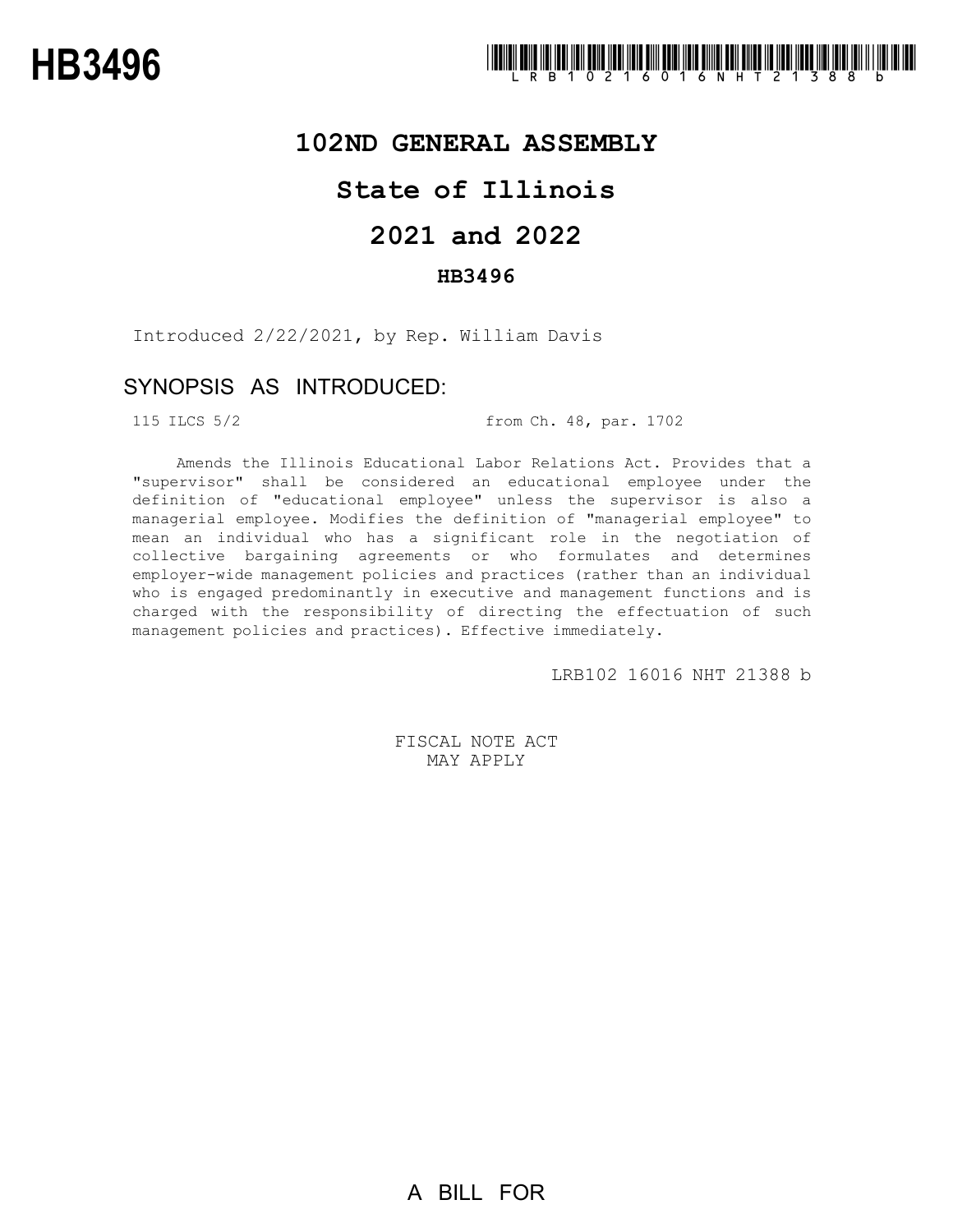1

AN ACT concerning education.

#### **Be it enacted by the People of the State of Illinois, represented in the General Assembly:** 2 3

- Section 5. The Illinois Educational Labor Relations Act is amended by changing Section 2 as follows: 4 5
- (115 ILCS 5/2) (from Ch. 48, par. 1702) 6

Sec. 2. Definitions. As used in this Act: 7

(a) "Educational employer" or "employer" means the governing body of a public school district, including the governing body of a charter school established under Article 27A of the School Code or of a contract school or contract turnaround school established under paragraph 30 of Section 34-18 of the School Code, combination of public school districts, including the governing body of joint agreements of any type formed by 2 or more school districts, public community college district or State college or university, a subcontractor of instructional services of a school district (other than a school district organized under Article 34 of the School Code), combination of school districts, charter school established under Article 27A of the School Code, or contract school or contract turnaround school established under paragraph 30 of Section 34-18 of the School Code, an Independent Authority created under Section 2-3.25f-5 of the 8 9 10 11 12 13 14 15 16 17 18 19 20 21 22 23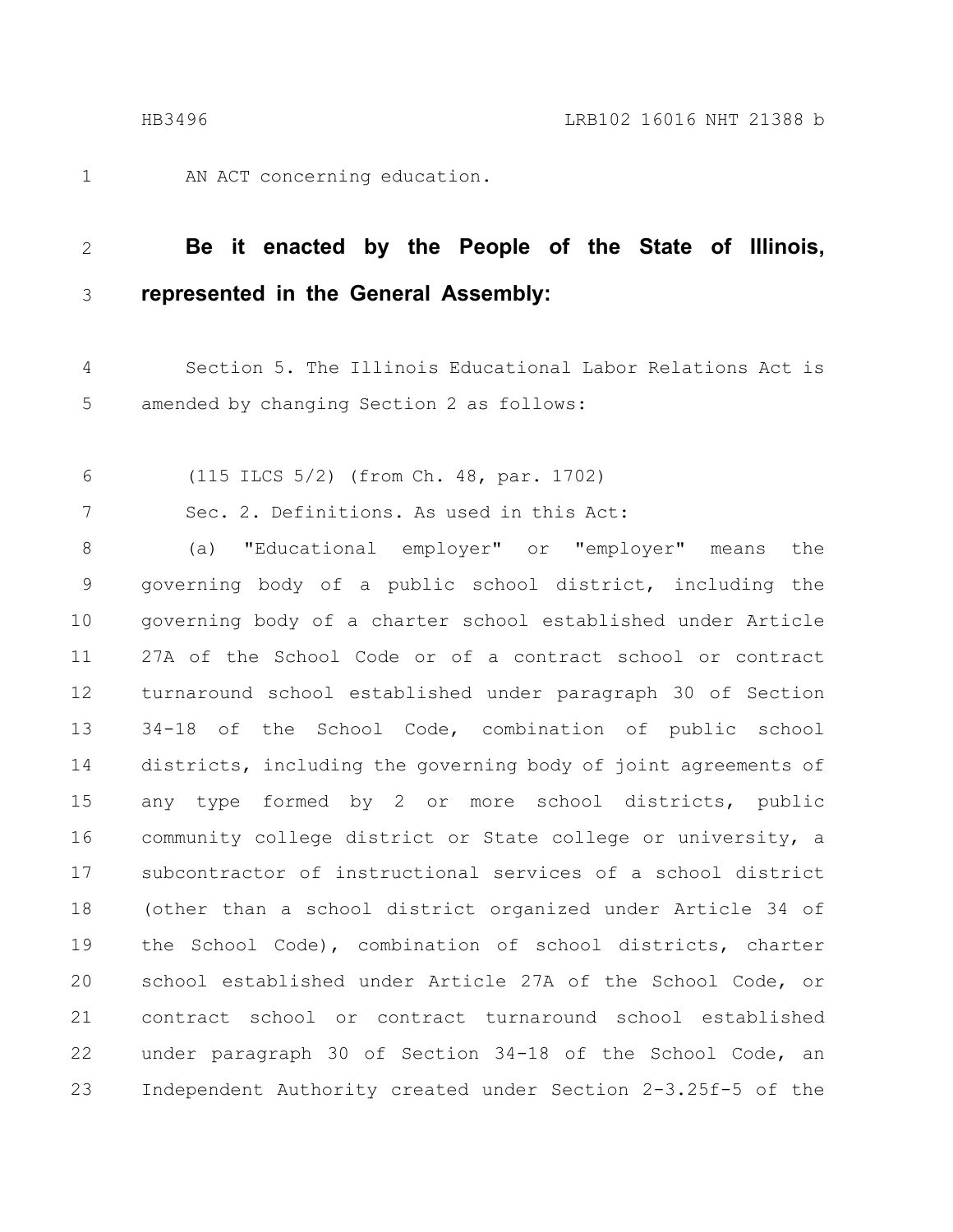School Code, and any State agency whose major function is providing educational services. "Educational employer" or "employer" does not include (1) a Financial Oversight Panel created pursuant to Section 1A-8 of the School Code due to a district violating a financial plan or (2) an approved nonpublic special education facility that contracts with a school district or combination of school districts to provide special education services pursuant to Section 14-7.02 of the School Code, but does include a School Finance Authority created under Article 1E or 1F of the School Code and a Financial Oversight Panel created under Article 1B or 1H of the School Code. The change made by this amendatory Act of the 96th General Assembly to this paragraph (a) to make clear that the governing body of a charter school is an "educational employer" is declaratory of existing law. 1 2 3 4 5 6 7 8 9 10 11 12 13 14 15

(b) "Educational employee" or "employee" means any individual, excluding supervisors, managerial, confidential, short term employees, student, and part-time academic employees of community colleges employed full or part time by an educational employer, but shall not include elected officials and appointees of the Governor with the advice and consent of the Senate, firefighters as defined by subsection (g-1) of Section 3 of the Illinois Public Labor Relations Act, and peace officers employed by a State university. For the purposes of this Act, part-time academic employees of community colleges shall be defined as those employees who 16 17 18 19 20 21 22 23 24 25 26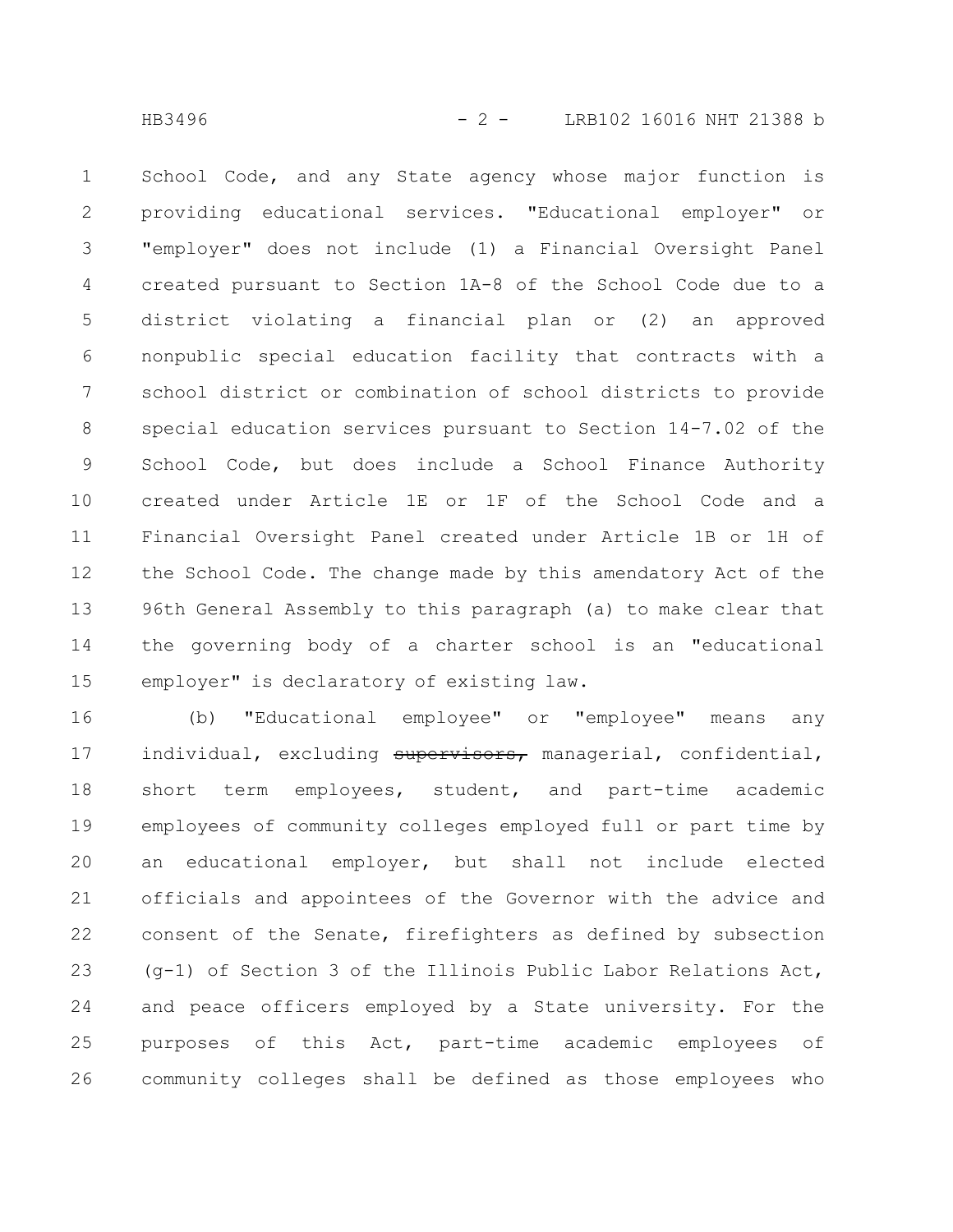provide less than 3 credit hours of instruction per academic semester. In this subsection (b), the term "student" does not include graduate students who are research assistants primarily performing duties that involve research, graduate assistants primarily performing duties that are pre-professional, graduate students who are teaching assistants primarily performing duties that involve the delivery and support of instruction, or any other graduate assistants. A supervisor shall be considered an educational employee under this definition unless the supervisor is also a managerial employee. 1 2 3 4 5 6 7 8 9 10 11

(c) "Employee organization" or "labor organization" means an organization of any kind in which membership includes educational employees, and which exists for the purpose, in whole or in part, of dealing with employers concerning grievances, employee-employer disputes, wages, rates of pay, hours of employment, or conditions of work, but shall not include any organization which practices discrimination in membership because of race, color, creed, age, gender, national origin or political affiliation. 12 13 14 15 16 17 18 19 20

(d) "Exclusive representative" means the labor organization which has been designated by the Illinois Educational Labor Relations Board as the representative of the majority of educational employees in an appropriate unit, or recognized by an educational employer prior to January 1, 1984 as the exclusive representative of the employees in an 21 22 23 24 25 26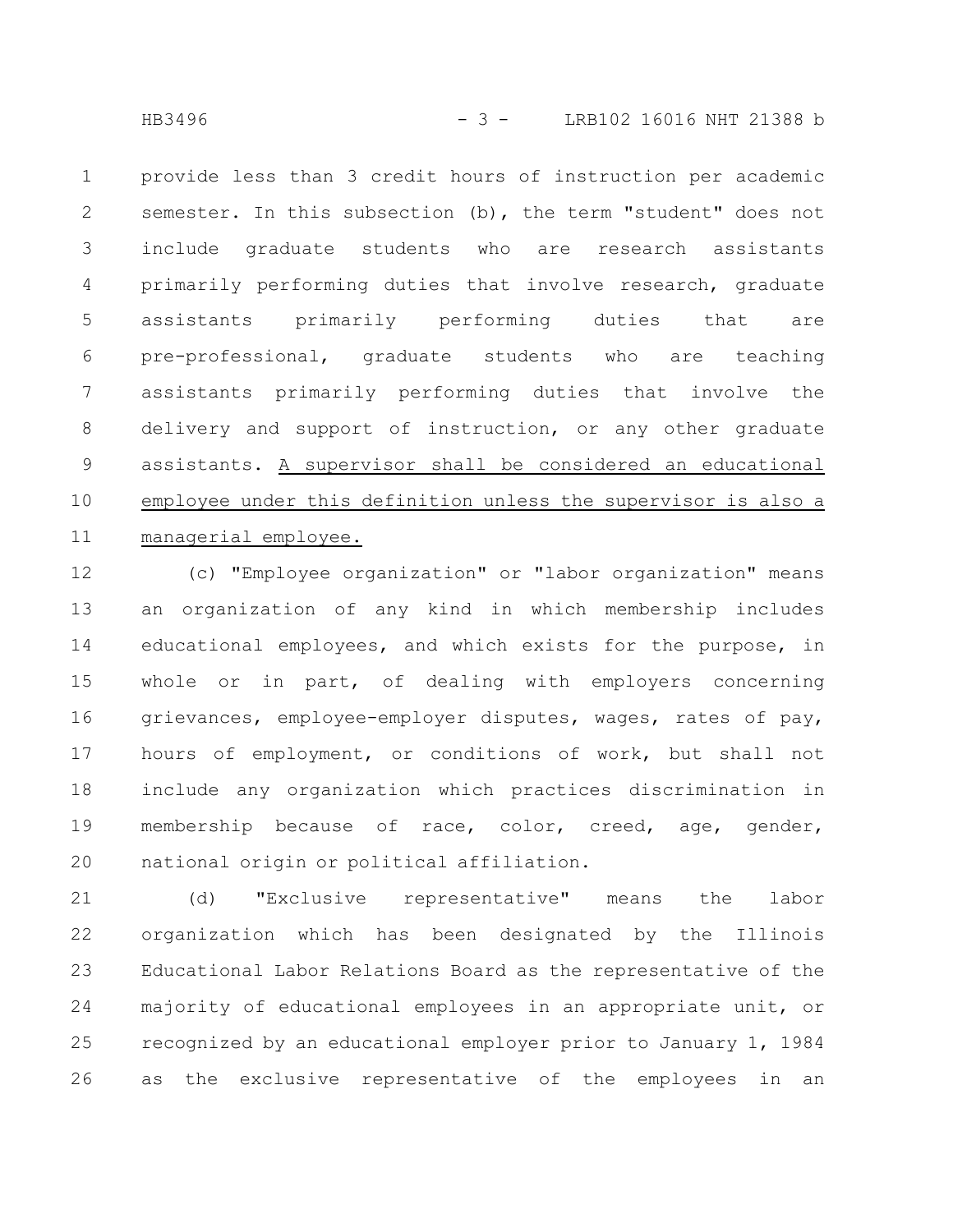appropriate unit or, after January 1, 1984, recognized by an employer upon evidence that the employee organization has been designated as the exclusive representative by a majority of the employees in an appropriate unit. 1 2 3 4

(e) "Board" means the Illinois Educational Labor Relations Board. 5 6

(f) "Regional Superintendent" means the regional superintendent of schools provided for in Articles 3 and 3A of The School Code. 7 8 9

(g) "Supervisor" means any individual having authority in the interests of the employer to hire, transfer, suspend, lay off, recall, promote, discharge, reward or discipline other employees within the appropriate bargaining unit and adjust their grievances, or to effectively recommend such action if the exercise of such authority is not of a merely routine or clerical nature but requires the use of independent judgment. The term "supervisor" includes only those individuals who devote a preponderance of their employment time to such exercising authority. 10 11 12 13 14 15 16 17 18 19

(h) "Unfair labor practice" or "unfair practice" means any practice prohibited by Section 14 of this Act. 20 21

(i) "Person" includes an individual, educational employee, educational employer, legal representative, or employee organization. 22 23 24

(j) "Wages" means salaries or other forms of compensation for services rendered. 25 26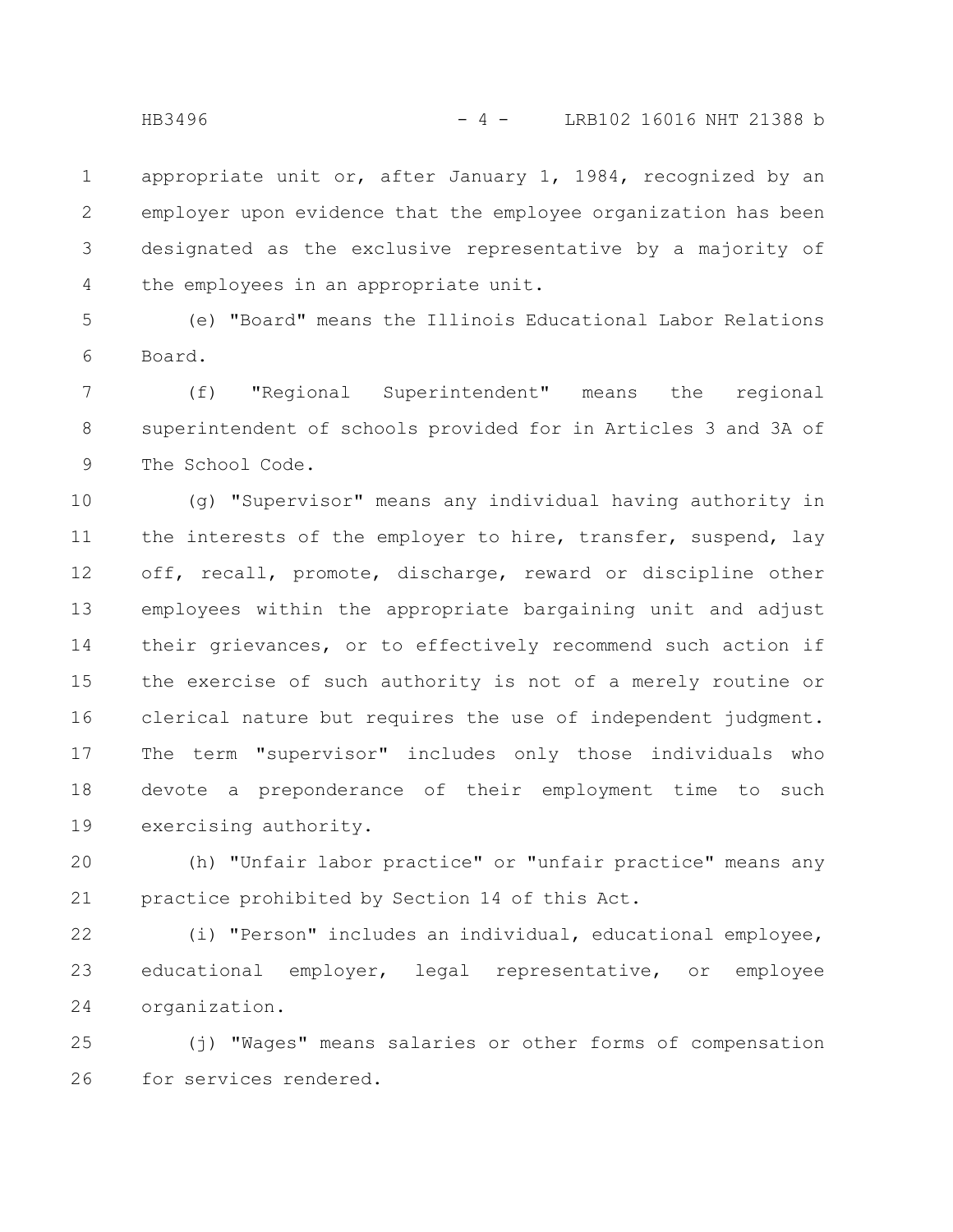(k) "Professional employee" means, in the case of a public community college, State college or university, State agency whose major function is providing educational services, the Illinois School for the Deaf, and the Illinois School for the Visually Impaired, (1) any employee engaged in work (i) predominantly intellectual and varied in character as opposed to routine mental, manual, mechanical, or physical work; (ii) involving the consistent exercise of discretion and judgment in its performance; (iii) of such character that the output produced or the result accomplished cannot be standardized in relation to a given period of time; and (iv) requiring knowledge of an advanced type in a field of science or learning customarily acquired by a prolonged course of specialized intellectual instruction and study in an institution of higher learning or a hospital, as distinguished from a general academic education or from an apprenticeship or from training in the performance of routine mental, manual, or physical processes; or (2) any employee, who (i) has completed the courses of specialized intellectual instruction and study described in clause (iv) of paragraph (1) of this subsection, and (ii) is performing related work under the supervision of a professional person to qualify himself or herself to become a professional as defined in paragraph (l). 1 2 3 4 5 6 7 8 9 10 11 12 13 14 15 16 17 18 19 20 21 22 23

(l) "Professional employee" means, in the case of any public school district, or combination of school districts pursuant to joint agreement, any employee who has a 24 25 26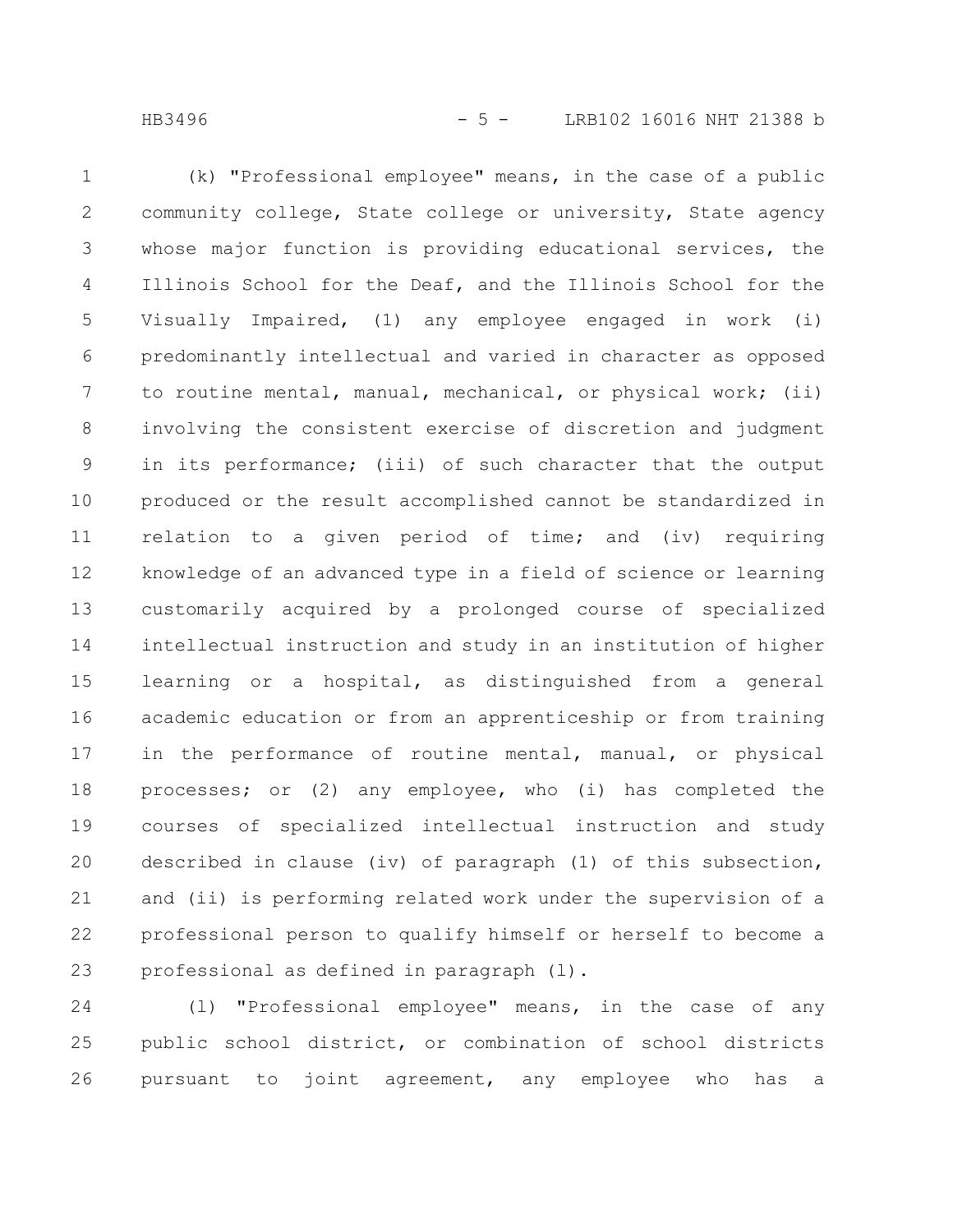- certificate issued under Article 21 or Section 34-83 of the School Code, as now or hereafter amended. 1 2
- (m) "Unit" or "bargaining unit" means any group of employees for which an exclusive representative is selected. 3 4

(n) "Confidential employee" means an employee, who (i) in the regular course of his or her duties, assists and acts in a confidential capacity to persons who formulate, determine and effectuate management policies with regard to labor relations or who (ii) in the regular course of his or her duties has access to information relating to the effectuation or review of the employer's collective bargaining policies. 5 6 7 8 9 10 11

(o) "Managerial employee" means an individual who has a significant role in the negotiation of collective bargaining agreements or who formulates and determines employer-wide management policies and practices. "Managerial employee" includes a regional superintendent of schools or school district superintendent provided for under Section 10-21.4 or 34-6 of the School Code is engaged predominantly in executive and management functions and is charged with the responsibility of directing the effectuation of such management policies and practices. 12 13 14 15 16 17 18 19 20 21

(p) "Craft employee" means a skilled journeyman, craft person, and his or her apprentice or helper. 22 23

(q) "Short-term employee" is an employee who is employed for less than 2 consecutive calendar quarters during a calendar year and who does not have a reasonable expectation 24 25 26